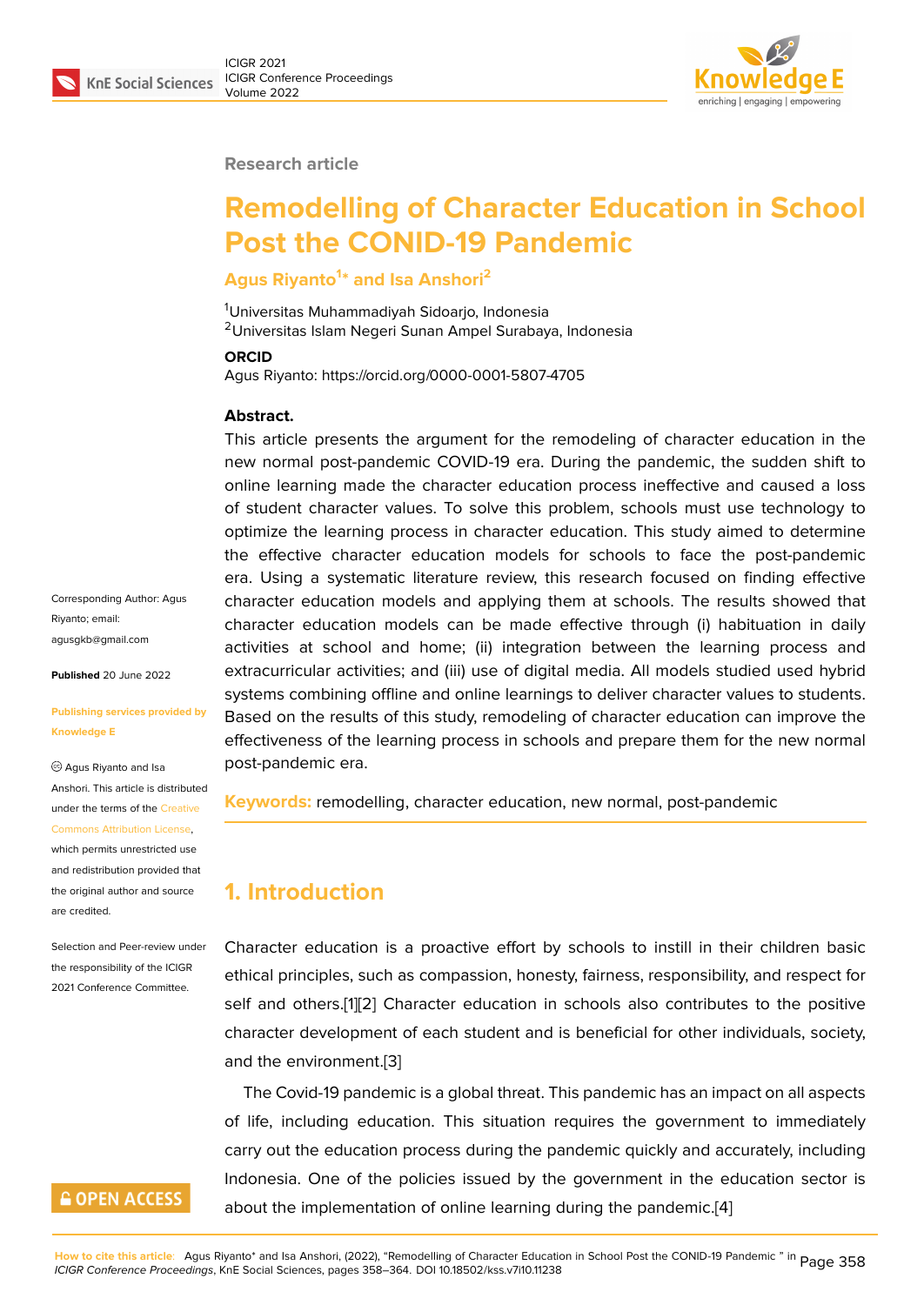Online education is still possible because it is one way to overcome the spread of the Covid-19 virus. However, changes in educational patterns from traditional learning to online learning significantly affect the psychological well-being of children. This situation will also affect character education.[5]

Character education's success is greatly dependent on the learning process's performance. However, when all education activities use digital technology, the character education delivered entirely becom[es](#page-5-0) ineffective.[6] Even though digital technology is a prerequisite for the formation of the internationalization of institutional character.[7] The school needs effective character education models in teaching and learning to deliver character value to the student during the pandemi[c](#page-5-1) and post-pandemic Covid-19. So, for teachers, remodelling of learning process by integrating Islamic values as a ch[ara](#page-5-2)cter, is a must.[8]

This research aimed to find effective character education models for schools during pandemic Covid-19 then remodels the new character education model to prepare students t[o](#page-5-3) face the new normal post-pandemic Covid-19 era.

#### **2. Method**

This research used the SLR method. The systematic literature review (SLR) is a research method that identifies, reviews, evaluates and interprets all available research. In this method, the researcher reviews and identifies journals in a structured manner, following the steps set out in each process.[9] The researcher collected journal papers for their study through the website lens.org linked to the journal articles Google Scholar, Sinta, Scopus, and DOAJ. The search keywords were Character Education Model and School. The papers were collected and p[ub](#page-5-4)lished during the pandemic period 2020 to 2021. The researcher collected 3,569 articles and selected 14 highly relevant to the keywords used. Next, the researcher classified the character education models used during pandemic Covid-19 to ensure effectiveness.

### **3. Finding and Discussion**

The model is a conceptual framework or systematic approach that acts as an example for others.[10] The character education model provides several actions that need to be taken, especially in character building, especially at school during the Covid-19 pandemic. Articles reviewed by the lens.org site found the following articles: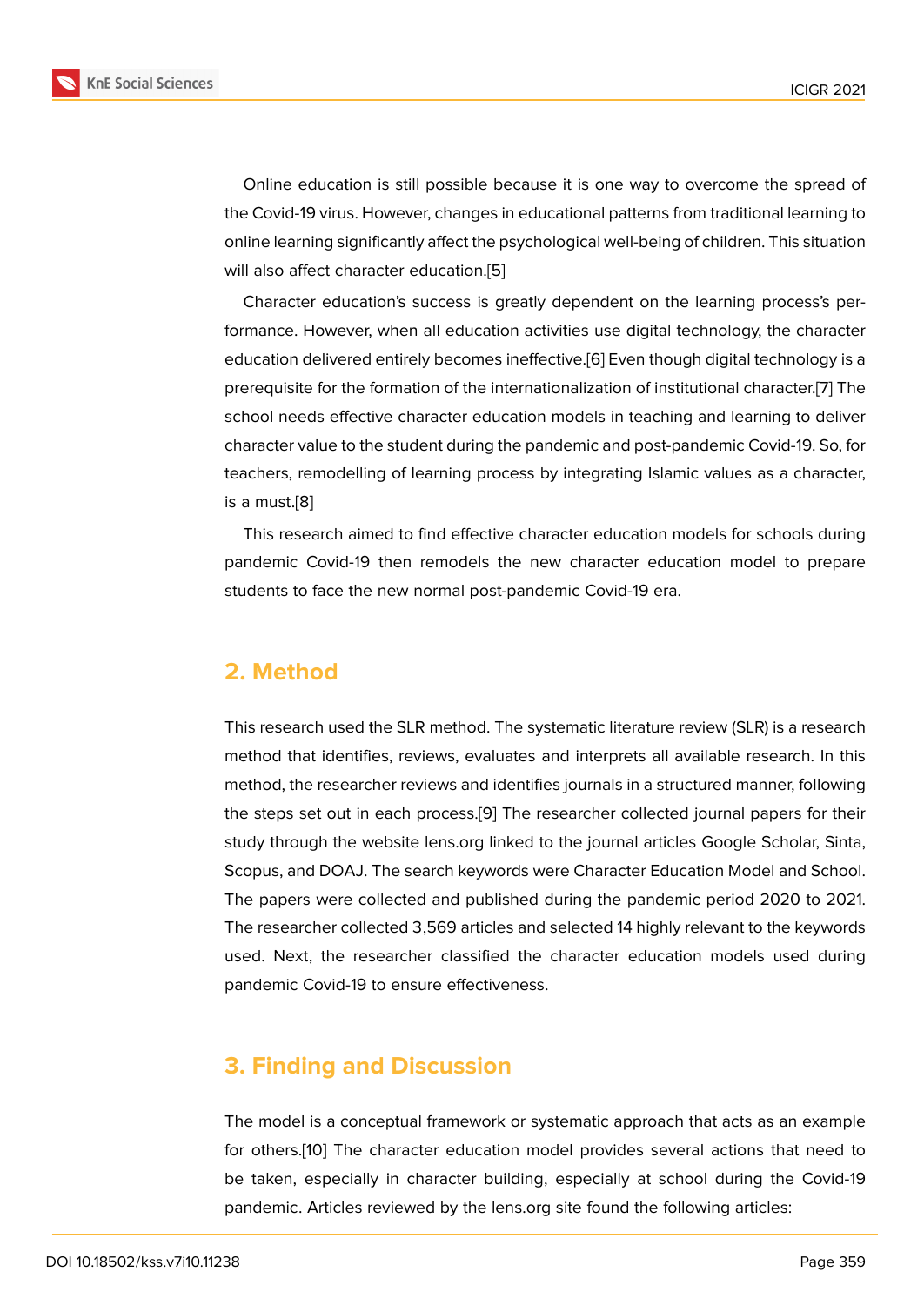|        | <b>Author/s Ejournal/Proceeding Title</b>                                                                                                                        |                                                                                                                                                                                        | <b>Conclusion</b>                                                                                                                                                                                                                                                                                                                                             |
|--------|------------------------------------------------------------------------------------------------------------------------------------------------------------------|----------------------------------------------------------------------------------------------------------------------------------------------------------------------------------------|---------------------------------------------------------------------------------------------------------------------------------------------------------------------------------------------------------------------------------------------------------------------------------------------------------------------------------------------------------------|
| $[11]$ | Human Research                                                                                                                                                   | sian Schools                                                                                                                                                                           | International Journal Character Educa- The Character education strategies<br>of Social Science And tion Strategies of of eating activities effectively to<br>Eating in Indone- ensure a balanced, halal, thoyib,<br>and civilized<br>nutritionalintake for<br>students.                                                                                       |
| $[12]$ | <b>JPBI</b><br>Pendidikan<br>Indonesia)                                                                                                                          | (Jurnal Environmental<br>school members'<br>character                                                                                                                                  | Environmental education effectively-<br>Biologi education to build influenced the development of stu-<br>dents' character traits such as hon-<br>esty, self-confidence, responsibility,<br>discipline, concern for other humans,<br>concern for nature, courage, religion,<br>and creativity.                                                                 |
| $[13]$ | Environment. Applicability<br>Rural<br>Education.<br>Personality.<br>(REEP) to<br>Proceedings of the Education<br>International<br>14th<br>Scientific Conference | <b>Stoic</b>                                                                                                                                                                           | of The Stoic philosophy, through con-<br>Philosophy text, role models, can make a<br>Character valuable contribution to educators<br>implementing character education<br>approach within school education,<br>supplemented by recommendations<br>for each critical insight in the form of<br>a conclusion.                                                    |
| $[14]$ | <b>PEOPLE: International Discourse</b><br>Journal<br>οf<br><b>Sciences</b>                                                                                       | Social Analysis<br>Kajaolaliddong<br>Pappasengin<br>The<br>Of<br>Characters<br>In The Districtof<br>Bone                                                                               | Students are thrilled about recog-<br>Of nizing and investigating indigenous<br>wisdom values through discourse<br>analysis methodologies. More signif-<br>Formation icantly, teachers and students alike<br>Student uncover at least five character traits:<br>In honesty, work ethic, mutual collabo-<br>A Model School ration, determination, and courage. |
| $[15]$ | International<br>nologies and Manage- Implementation<br>ment Research                                                                                            | Of<br>Education                                                                                                                                                                        | Journal Build Up School A character education model based<br>of Engineering Tech- Culture Through on the school culture through the<br>habituation of character education<br>Character and being a role model that cre-<br>ates respect, curiosity, perseverance<br>and courage school culture can be<br>stronger                                             |
| [16]   | <b>Budapest</b><br>International<br>Research and Critics Chemistry<br>in Linguistics<br>Education<br>(BirLE) on<br>Journal                                       | Development<br>of<br>Multimedia students.<br>Senior<br>High<br>School<br>Class<br>ΧI<br>Semester<br>II.<br>Integrated<br>Character<br>Education<br>According to the<br>2013 Curriculum | Chemistry practicum based on mul-<br>Innovative timedia integrated with the charac-<br>ter education model can develop<br>and Practicum Based the character education values of                                                                                                                                                                               |

Table 1: Search result related to character education model during pandemic Covid-19.

The table shows 14 models of character education that prove to be effective in schools during the Covid-19 pandemic. Based on the data above, it describes the character education models: **first**, character education through daily habits, both at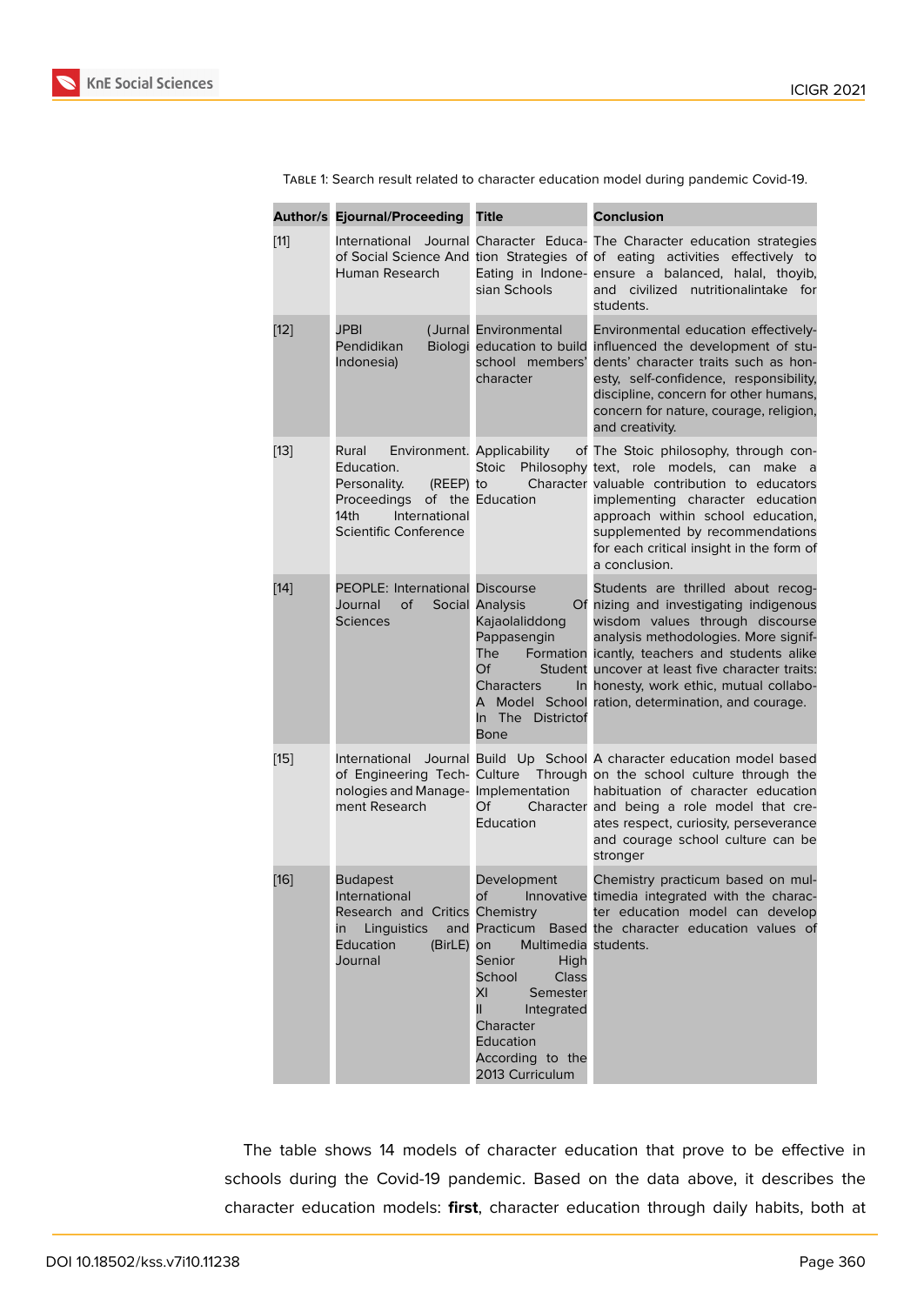|                                                              | Author/s Ejournal/Proceeding Title                                                                                                                                                                      |                                                                                                                                                                                                                                                                                                                                                                                                                                                                                                                                                                                                                                                                                                                                                                                                                                                                                                                                                                                                                                                                                                                                                                                                                                                                                                                                                                                                                                                                                                                                                                                                                                                                                                                                                                                                                                                                                                                       | <b>Conclusion</b>                                                                                                                                                                                                                                                                                                                                                                                                                                                                                                                                                                                                                                                                                                                                                                                                                                                                                                                                                                              |
|--------------------------------------------------------------|---------------------------------------------------------------------------------------------------------------------------------------------------------------------------------------------------------|-----------------------------------------------------------------------------------------------------------------------------------------------------------------------------------------------------------------------------------------------------------------------------------------------------------------------------------------------------------------------------------------------------------------------------------------------------------------------------------------------------------------------------------------------------------------------------------------------------------------------------------------------------------------------------------------------------------------------------------------------------------------------------------------------------------------------------------------------------------------------------------------------------------------------------------------------------------------------------------------------------------------------------------------------------------------------------------------------------------------------------------------------------------------------------------------------------------------------------------------------------------------------------------------------------------------------------------------------------------------------------------------------------------------------------------------------------------------------------------------------------------------------------------------------------------------------------------------------------------------------------------------------------------------------------------------------------------------------------------------------------------------------------------------------------------------------------------------------------------------------------------------------------------------------|------------------------------------------------------------------------------------------------------------------------------------------------------------------------------------------------------------------------------------------------------------------------------------------------------------------------------------------------------------------------------------------------------------------------------------------------------------------------------------------------------------------------------------------------------------------------------------------------------------------------------------------------------------------------------------------------------------------------------------------------------------------------------------------------------------------------------------------------------------------------------------------------------------------------------------------------------------------------------------------------|
| $[17]$<br>$\left[4\right]$<br>$[19]$ on<br>[20]<br>$[22][6]$ | International<br>Research<br>Critics<br>(BIRCI-Journal):<br>Educational<br>Jurnal<br>Islam<br>&<br><b>Reviews</b><br>International<br>Institute<br>Annual<br>Education<br>on<br>Social<br>(ACCESS 2019) | [18] International Journal Islamic Religious Education Character education model<br>Integrated Learning Model to Build Char-integrated<br>[21] Education Budapest acter of Students in Special religious<br>and of Islamic Religious Education togetherness, equality, and<br>Institute Values in Scouting Extracur- mutual respect. Character<br>ricular Activities in Forming education model integrated<br>Humanities and Social Student Character in Public with scouting extracurricular<br>Sciences Journal of Middle School 2 Peunaron can build character value:<br>Science East Aceh The effectiveness spiritual,<br>and Technology (EST) of Hybrid Learning in Char- hard work, and discipline.<br>International Journal acter Building of Integrated Character education model<br>of Instruction Nadwa: Islamic Elementary School integrated<br>Pendidikan Students during the COVID learning (offline and online)<br>Humanities -19 Pandemic Implementa- was effective at pandemic<br>Social Sciences tion of Project-Based Learn- Covid-19.<br>Budapest ing Model and Workforce education model integrated<br>Character Development for project-based<br>Research and Critics the 21st Century in Vocational can develop<br>(BIRCI- High School Islamic Educa- character: safety, positive<br>Journal): Humanities tion During the Covid-19 Pan- attitude and behavior, work<br>and Social Sciences demic: The Dynamic of Online with<br>Proceedings of the 1st Learning on Character Educa- participation in assignments<br>Conference tion The Effectiveness Of Car- and tasks, communication,<br>and rying Out Wulang Reh Folk- responsibility,<br>Sciences lore Into Virtual Fairy Tale To and<br>Application of Learning Model based<br>Strategies to improve Islamic was effective during<br>Learning Outcomes Integra- pandemic<br>Basic Mathematics Learning local wisdom,<br>in the Digital Age | with<br>Islamic<br>learning<br>can<br>Needs School Internalization build character value:<br>cooperative,<br>used<br>hybrid<br>Character<br>learning<br>workforce<br>others,<br>adaptation,<br>thinking,<br>problem-solving<br>Improve elementary School Character education model<br>Students' Character Building integrated Islamic education<br>online<br>learning<br>the<br>The<br>character<br>tion of Character Education in education model integrated<br>learning<br>media,<br>and<br>technology<br>to build the character of<br>elementary school students.<br>A character education model<br>based on virtual learning<br>application<br>can<br>build<br>or<br>character value: active and<br>creative, considering learning<br>will be more meaningful<br>if cognitive, affective, and<br>psychomotor<br>functions<br>an sa Ta<br>work together A character<br>education<br>model<br>based<br>virtual<br>learning<br>and<br>on<br>mathematics<br>build<br>can<br>student character. |

#### Table 1: Table continued.

home and at school, is still effectively applied in several schools during the pandemic.[11,12,15] **Second**, the character education model integrated with offline and online learning or extracurricular has proven to be quite effective and most widely applied in schools.[16,17,18,20,21,22,6] **Third**, online learning demands can be fulfilled by developing the character education model combined with digital media and technology to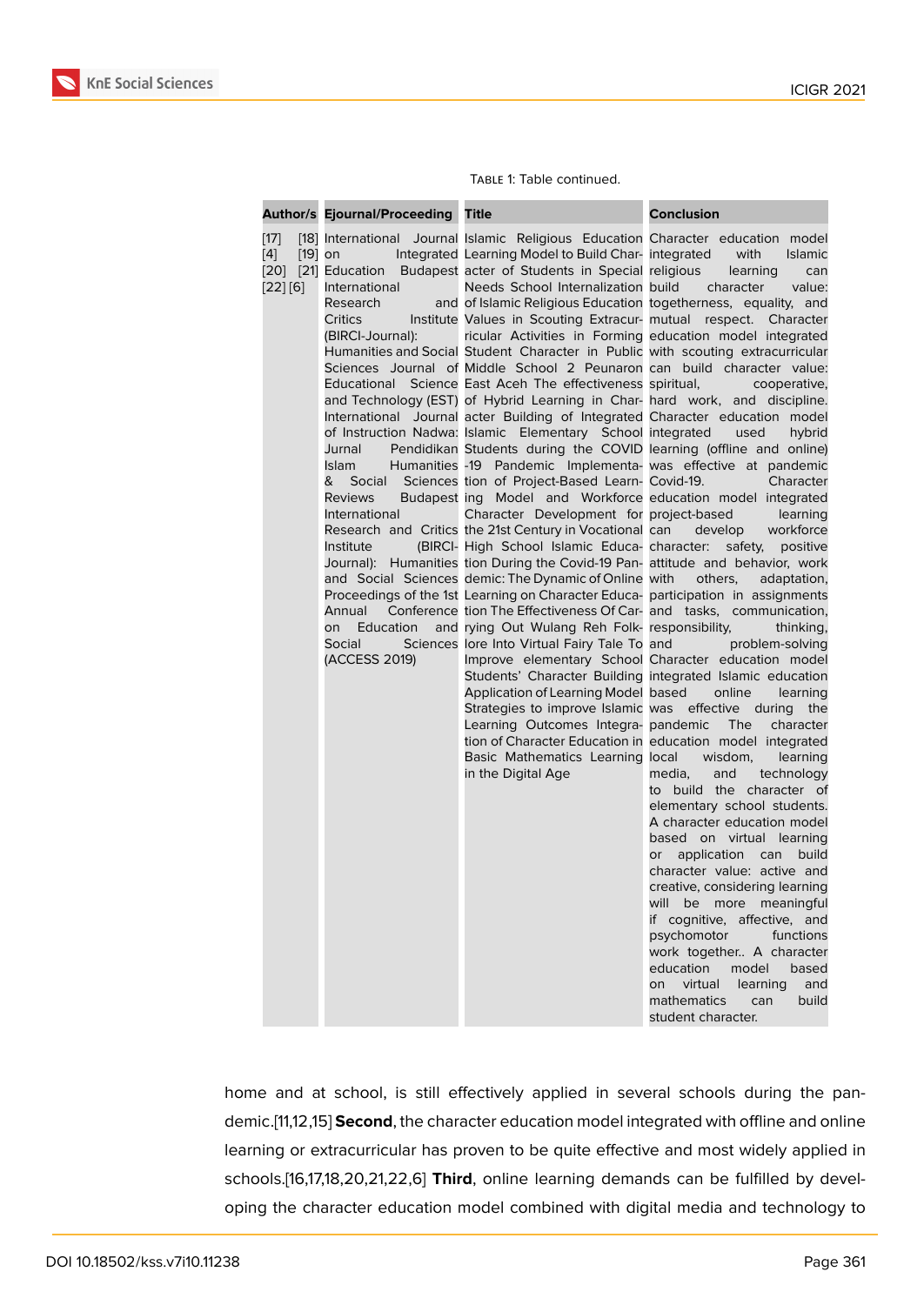**KnE Social Sciences** 



effectively grow student character values during the pandemic.[13,14,16,19,20,21,22,6] Based on the explanation above, it is necessary to do character education remodelling by combining habituation activities at home and school and learning process and extracurricular activities integrated with digital technology. It proves the character education model integrated with digital technology, which schools can use to implement character education during the Covid-19 pandemic and will continue to be needed and used during the new normal era. The remodelling of character education in schools integrated with digital technology supports schools in increasing the effectiveness of character education during the new normal era in the post-pandemic Covid-19.

## **4. Conclusion**

The character education model requires changes to adapt to environmental conditions in the post-pandemic through the remodelling of character education. Through daily habituation at home and school and the learning process and extracurricular activities, the character education model still needs to be developed through integration with digital technology. All character education models above have used hybrid systems combining offline and online systems to deliver character values to students. By this research, remodelling of character education can improve the effectiveness of the character education process in schools to face the new normal post-pandemic era.

### **5. Acknoledgments**

I most thankful for University of Muhammadiyah Sidoarjo for supporting this research until well done. I want to thank the SMP Muhammadiyah 12 GKB has provided financial support for this research.

### **References**

- <span id="page-4-0"></span>[1] Singh B. Character education in the 21st century. Jurnal Social Study. 2019;15(1):1–12. https://doi.org/10.21831/jss.v15i1.25226
- <span id="page-4-1"></span>[2] Minas A, Charles A. Character schools in supporting character education in students. Jurnal Education Verkenn. 2020;1(2):1–7. https://doi.org/10.48173/jev.v1i2.52
- <span id="page-4-2"></span>[3] Anshori I. Penguatan pendidikan karakter di madrasah. Halaqa Islamic Education Jurnal. 2017;1(2):63–74. https://doi.org/10.21070/halaqa.v1i2.1243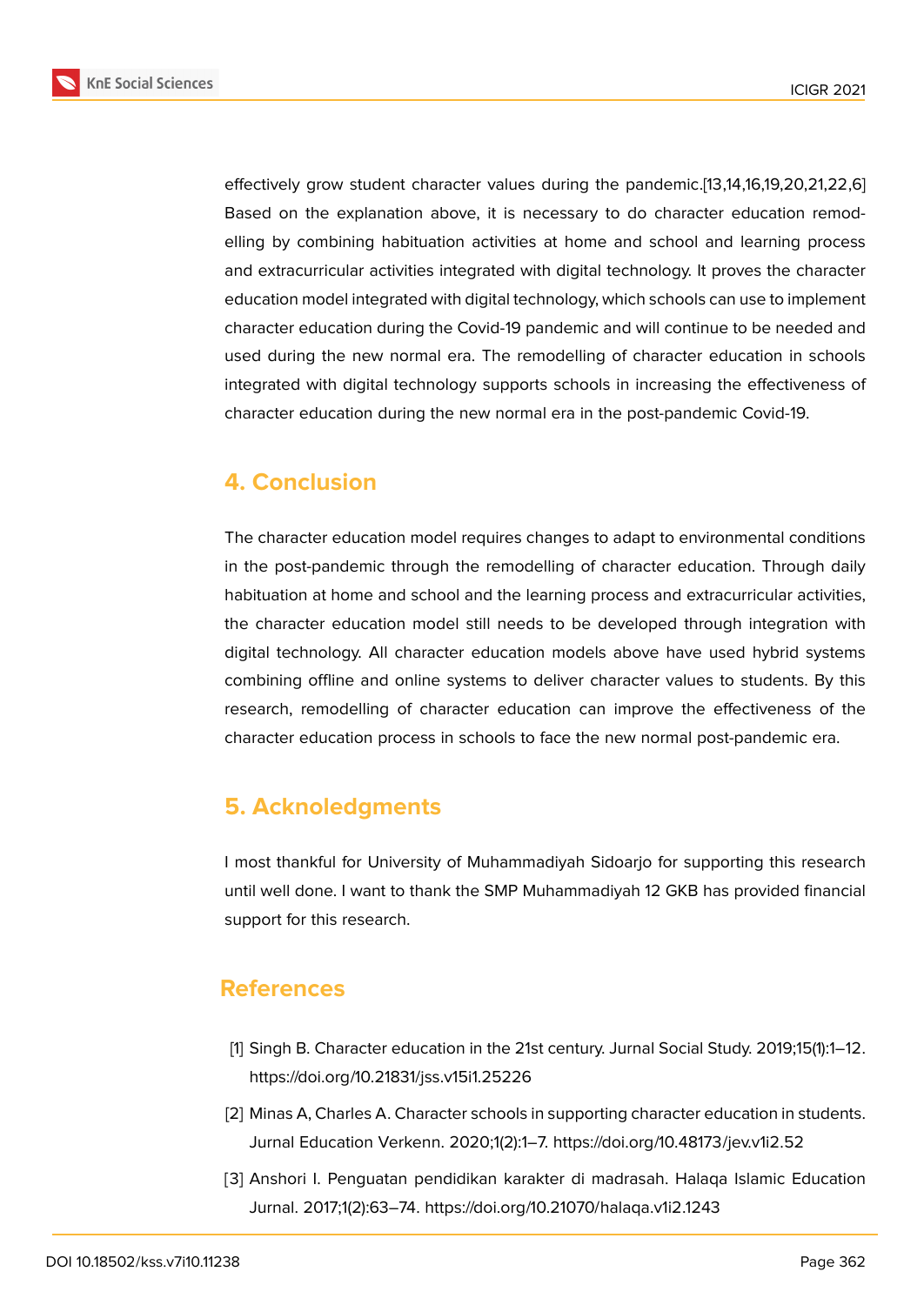

- [4] Handayani T, Utami N. The effectiveness of hybrid learning in character building of integrated Islamic elementary school students during the Covid-19 pandemic. Jurnal Education Science Technology. 2020;6(3):276–283. https://doi.org/10.26858/est.v1i1.15545
- <span id="page-5-0"></span>[5] Murphy MPA. COVID-19 and emergency e-learning: Consequences of the securitization of higher education for post-pandemic pedagogy. Contemporary Security Policy. 2020;41(3):492–505. https://doi.org/10.1080/13523260.2020.1761749
- <span id="page-5-1"></span>[6] Tyaningsih RY, Baidowi B, Maulyda MA. Integration of character education in basic mathematics learning in the digital age. Proceedings of the 1st Annual Conference on Education and Social Sciences (ACCESS 2019). 2020;465:156–160. https://doi.org/10.2991/assehr.k.200827.040
- <span id="page-5-2"></span>[7] Anshori I. Main article text 13492. Internationalization of Islamic Education Institutional. Humanities & Social Sciences Reviews. 8(5) 2020, 140-157 .
- <span id="page-5-3"></span>[8] Anshori I. Problem-based learning remodelling using Islamic values integration and sociological research in madrasas. International Jurnal Instrumental. 2021;14(2):421– 442. https://doi.org/10.29333/iji.2021.14224a
- <span id="page-5-4"></span>[9] Triandini E, Jayanatha S, Indrawan A, Putra GW, Iswara B. Metode systematic literature review untuk identifikasi platform dan metode pengembangan sistem informasi di indonesia. Indonesian Jurnal Informasi System. 2019;1(2):63. https://doi.org/10.24002/ijis.v1i2.1916
- [10] Nafisah FT, Zafi AA. Model pendidikan karakter berbasis keluarga perspektif Islam di tengah pendemi Covid-19. Ta'allum Jurnal Pendidikan Islamic. 2020;8(1):1–20. https://doi.org/10.21274/taalum.2020.8.1.1-20
- <span id="page-5-5"></span>[11] Budiyanto MAK. Character education strategies of eating in indonesian schools. International Jurnal Social Science Human Research. 2021;4(3):229–232. https://doi.org/10.47191/ijsshr/v4-i3-01
- [12] Nada HN, Fajarningsih RU, Astirin OP. Environmental education to build school members' character. JPBI ( Jurnal Pendidikan Biologi Indonesia). 2021;7(1):43–52. https://doi.org/10.22219/jpbi.v7i1.14283
- [13] Leitlande G. Applicability of stoic philosophy to character education. Rural Environment. Education. Personality. 2021;14:130–137. https://doi.org/10.22616/reep.2021.14.014
- [14] Teng MBA, Rijal S, Badollahi MZ. Discourse analysis of kajaolaliddong pappaseng in the formation of student characters in a model school in the district of bone. PEOPLE International Jurnal Social Science. 2020;5(3):432–441. https://doi.org/10.20319/pijss.2019.53.432441